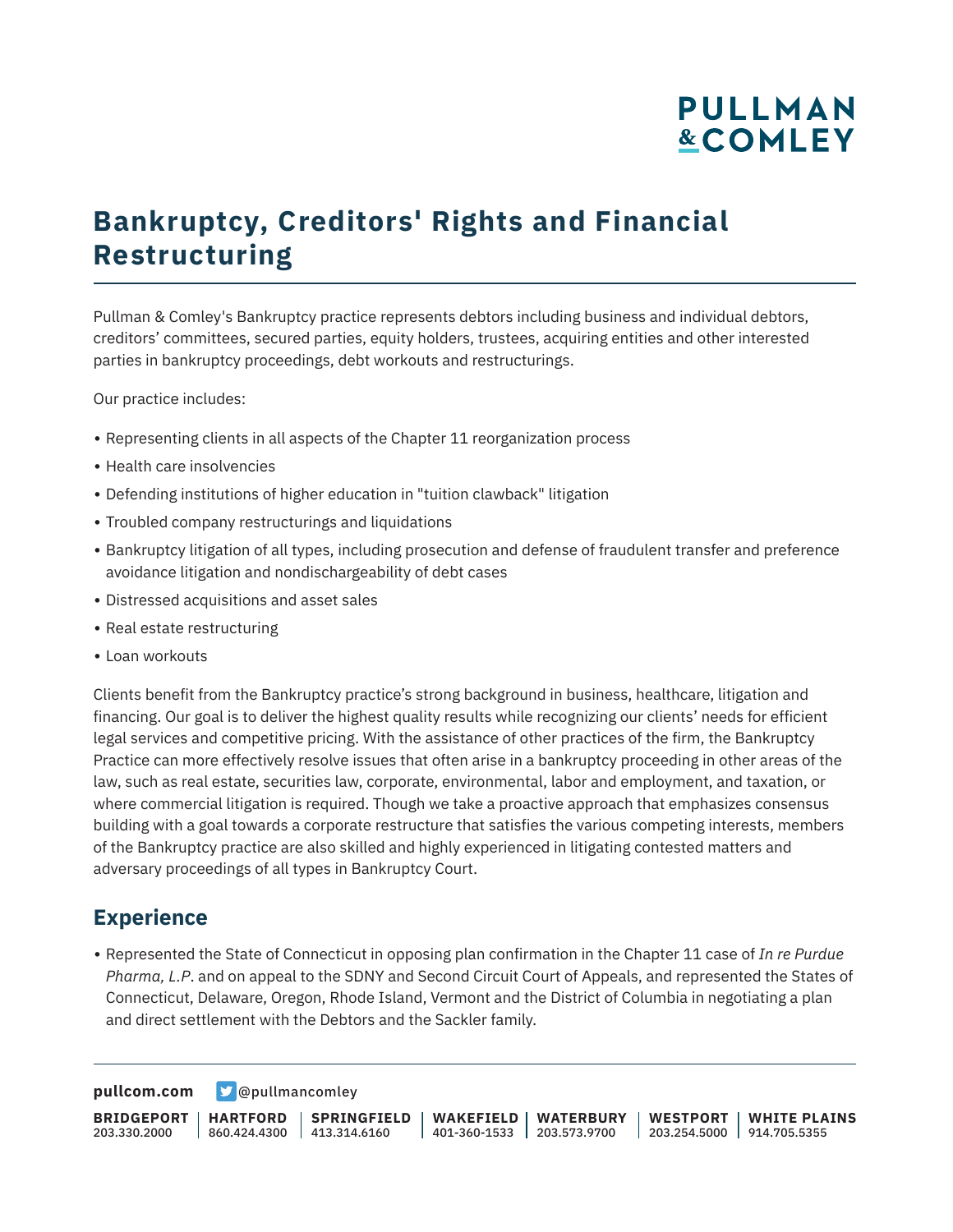# PULLMAN **&COMLEY**

#### Bankruptcy, Creditors' Rights and Financial Restructuring

- In a case of first impression for the District of Connecticut, successfully secured a judgment of nondischargeabililty for the debt of creditor based on the debtor's fraudulent transfer of assets in order to avoid or hinder collection of the debt
- Representation of principal secured creditor in the Chapter 11 proceeding of a regional agricultural supplier in favorably restructuring substantial secured debt
- Representation of creditors' committees in Chapter 11 cases of a national manufacturer of mattresses and a lumber company
- Representation of former professional athletes in getting a multi-million dollar debt excepted from the bankruptcy discharge of their former business managers
- Representation of nursing homes, hospitals and their management companies in Chapter 11 reorganizations
- Representation of colleges and universities in "tuition clawback" litigation
- Representation of a national nutritional supplement manufacturer in a Chapter 11 reorganization
- Representation of a major creditor in a high profile bankruptcy case of a famous rapper
- Representation of largest creditor in a fuel and heating oil Chapter 11
- Representation of largest unsecured creditor in a hedge fund bankruptcy
- Representation of major pharmacy in Chapter 11 case
- Representation of bankruptcy examiner in Chapter 11 of 26 national donut franchises
- Representation of national air cargo airline in Chapter 11 reorganization
- Representation of national manufacturer of friction materials in a Chapter 11 reorganization
- Representation of court appointed receiver of large nursing home network
- Representation of national clothing retailer in Chapter 11 reorganization
- Representation of Chapter 11 trustee in sale of national restaurant franchises
- Representation of official committee of products liability claimants in a Chapter 11 reorganization of a national manufacturer of water drainage systems
- Representation of Chapter 7 trustee in the sale of a national oil refinery
- Representation of a specialty catalogue company, one of the nation's largest retailers of women's wigs, which was successfully reorganized under Chapter 11
- Representation of a financial institution in the Chapter 11 case of CashPoint Network Services
- Representation of a secured creditor in Chapter 11 case of Cannondale
- Representation of Creditors' Committee in SND Electronics